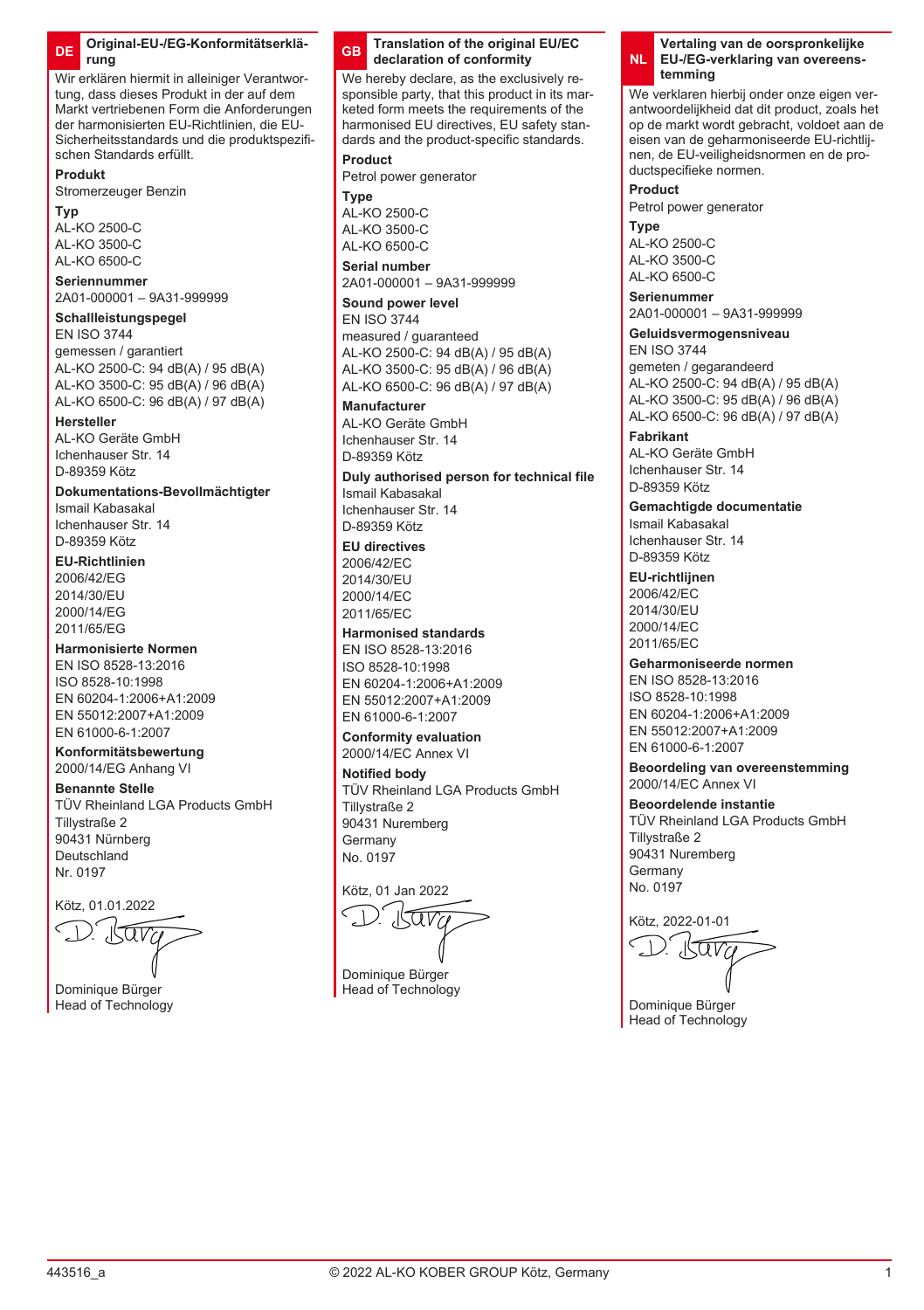#### **FR Traduction de la déclaration de conformité UE/CE originale**

Nous déclarons par la présente sous notre seule responsabilité que ce produit, sous la forme mise sur le marché, répond aux dispositions des directives CE harmonisées, des normes de sécurité de l'UE et des normes spécifiques aux produits.

## **Produit**

Petrol power generator

### **Type**

AL-KO 2500-C AL-KO 3500-C AL-KO 6500-C

## **Numéro de série**

2A01-000001 – 9A31-999999

#### **Niveau de puissance acoustique** EN ISO 3744

mesuré/garanti AL-KO 2500-C: 94 dB(A) / 95 dB(A) AL-KO 3500-C: 95 dB(A) / 96 dB(A) AL-KO 6500-C: 96 dB(A) / 97 dB(A)

## **Fabricant**

AL-KO Geräte GmbH Ichenhauser Str. 14 D-89359 Kötz

## **Responsable de la documentation**

Ismail Kabasakal Ichenhauser Str. 14 D-89359 Kötz

## **Directives UE**

2006/42/EC 2014/30/EU 2000/14/EC 2011/65/EC

## **Normes harmonisées**

EN ISO 8528-13:2016 ISO 8528-10:1998 EN 60204-1:2006+A1:2009 EN 55012:2007+A1:2009 EN 61000-6-1:2007

#### **Évaluation de la conformité** 2000/14/EC Annex VI

**Organisme notifié** TÜV Rheinland LGA Products GmbH

Tillystraße 2 90431 Nuremberg Germany No. 0197

Kötz, 2022-01-01

Dominique Bürger Head of Technology

### **IT Traduzione della dichiarazione di conformità UE/CE originale**

Con la presente, sotto la nostra esclusiva responsabilità, dichiariamo che questo prodotto nella forma distribuita sul mercato soddisfa i requisiti delle direttive UE armonizzate, gli standard di sicurezza UE e gli standard specifici di prodotto.

## **Prodotto**

Petrol power generator **Tipo**

AL-KO 2500-C AL-KO 3500-C  $AD-KO$  6500-C

## **Numero di serie**

2A01-000001 – 9A31-999999

## **Rumorosità**

EN ISO 3744 misurata / garantita AL-KO 2500-C: 94 dB(A) / 95 dB(A) AL-KO 3500-C: 95 dB(A) / 96 dB(A) AL-KO 6500-C: 96 dB(A) / 97 dB(A)

### **Costruttore**

AL-KO Geräte GmbH Ichenhauser Str. 14 D-89359 Kötz

**Rappresentante autorizzato della documentazione** Ismail Kabasakal Ichenhauser Str. 14 D-89359 Kötz

## **Direttive UE**

2006/42/EC 2014/30/EU 2000/14/EC 2011/65/EC

### **Norme armonizzate**

EN ISO 8528-13:2016 ISO 8528-10:1998 EN 60204-1:2006+A1:2009 EN 55012:2007+A1:2009 EN 61000-6-1:2007

#### **Valutazione della conformità** 2000/14/EC Annex VI

**Organismo notificato**

TÜV Rheinland LGA Products GmbH Tillystraße 2 90431 Nuremberg Germany No. 0197

Kötz, 2022-01-01 am

Dominique Bürger Head of Technology

### **PL Tłumaczenie oryginalnej deklaracji zgodności UE/WE**

Niniejszym oświadczamy na własną odpowiedzialność, że produkt we wprowadzonej przez nas na rynek wersji spełnia wymagania zharmonizowanych dyrektyw UE, standardy bezpieczeństwa UE oraz standardy obowiązujące dla danego produktu.

## **Produkt**

Petrol power generator

**Typ** AL-KO 2500-C AL-KO 3500-C  $AD-KO$  6500-C

## **Numer seryjny**

2A01-000001 – 9A31-999999

## **Poziom mocy akustycznej**

EN ISO 3744 zmierzony / gwarantowany AL-KO 2500-C: 94 dB(A) / 95 dB(A) AL-KO 3500-C: 95 dB(A) / 96 dB(A) AL-KO 6500-C: 96 dB(A) / 97 dB(A)

## **Producent**

AL-KO Geräte GmbH Ichenhauser Str. 14 D-80350 Kötz

**Osoba odpowiedzialna za dokumentację techniczną** Ismail Kabasakal Ichenhauser Str. 14

D-89359 Kötz **Dyrektywy UE**

2006/42/EC 2014/30/EU 2000/14/EC 2011/65/EC

### **Normy zharmonizowane**

EN ISO 8528-13:2016 ISO 8528-10:1998 EN 60204-1:2006+A1:2009 EN 55012:2007+A1:2009 EN 61000-6-1:2007

**Ocena zgodności** 2000/14/EC Annex VI

## **Jednostka notyfikowana**

TÜV Rheinland LGA Products GmbH Tillystraße 2 90431 Nuremberg Germany No. 0197

Kötz, 2022-01-01

 $\overline{W}$ 

Dominique Bürger Head of Technology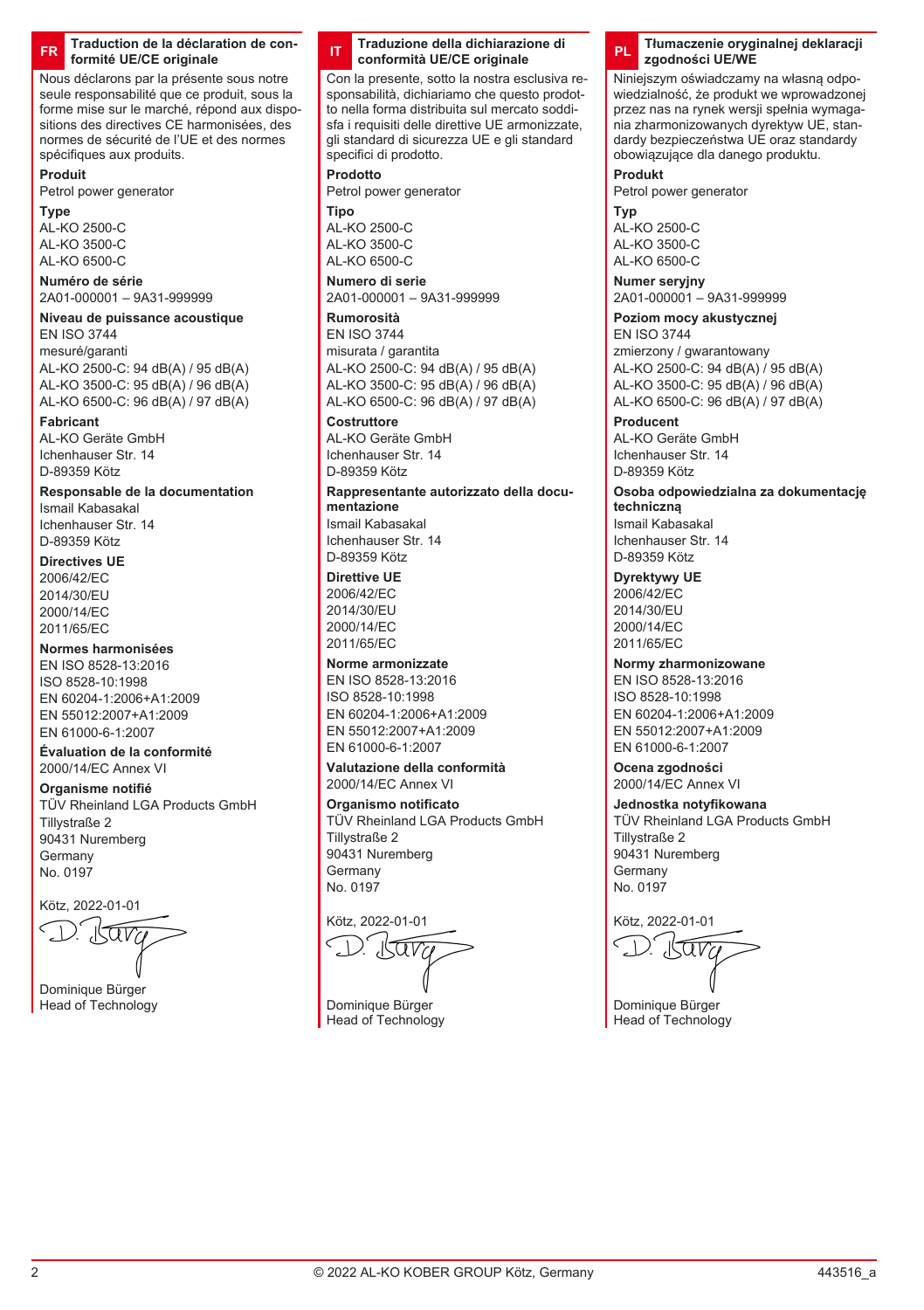### **CZ Překlad originálního prohlášení o shodě EU/ES**

Tímto na vlastní odpovědnost prohlašujeme, že tento výrobek v provedení, které uvádíme na trh, odpovídá požadavkům harmonizovaných směrnic EU, bezpečnostním standardům EU, a standardům specifickým pro daný výrobek.

## **Výrobek**

Petrol power generator

#### **Typ**

AL-KO 2500-C AL-KO 3500-C AL-KO 6500-C

## **Výrobní číslo**

2A01-000001 – 9A31-999999

## **Hladina akustického výkonu**

EN ISO 3744 změřená / zaručená AL-KO 2500-C: 94 dB(A) / 95 dB(A) AL-KO 3500-C: 95 dB(A) / 96 dB(A) AL-KO 6500-C: 96 dB(A) / 97 dB(A)

#### **Výrobce**

AL-KO Geräte GmbH Ichenhauser Str. 14 D-89359 Kötz

## **Osoba zplnomocněná za dokumentaci**

Ismail Kabasakal Ichenhauser Str. 14 D-89359 Kötz

### **Směrnice EU**

2006/42/EC 2014/30/EU 2000/14/EC 2011/65/EC

## **Harmoniované normy**

EN ISO 8528-13:2016 ISO 8528-10:1998 EN 60204-1:2006+A1:2009 EN 55012:2007+A1:2009 EN 61000-6-1:2007

## **Posouzení shody**

2000/14/EC Annex VI

#### **Jmenované místo** TÜV Rheinland LGA Products GmbH

Tillystraße 2 90431 Nuremberg Germany No. 0197

Kötz, 2022-01-01

Dominique Bürger Head of Technology

### **HU Az eredeti EU/EK megfelelőségi nyilatkozat fordítása**

Kizárólagos felelősségünk tudatában kijelentjük, hogy a termék a piacon értékesített formájában teljesíti a harmonizált EU-irányelvek követelményeit, az EU biztonsági szabványait és a termékspecifikus szabványokat.

### **Termék**

Petrol power generator **Típus** AL-KO 2500-C

AL-KO 3500-C  $AD-KO$  6500-C

## **Sorozatszám**

2A01-000001 – 9A31-999999

## **Hangteljesítményszint**

EN ISO 3744 mért / garantált AL-KO 2500-C: 94 dB(A) / 95 dB(A) AL-KO 3500-C: 95 dB(A) / 96 dB(A) AL-KO 6500-C: 96 dB(A) / 97 dB(A)

### **Gyártó**

AL-KO Geräte GmbH Ichenhauser Str. 14 D-80350 Kötz

### **A dokumentációért felelős személy**

Ismail Kabasakal Ichenhauser Str. 14 D-89359 Kötz

#### **EU-irányelvek**

2006/42/EC 2014/30/EU 2000/14/EC 2011/65/EC

## **Harmonizált szabványok**

EN ISO 8528-13:2016 ISO 8528-10:1998 EN 60204-1:2006+A1:2009 EN 55012:2007+A1:2009 EN 61000-6-1:2007

### **Megfelelőségi értékelés**

2000/14/EC Annex VI

**Kijelölt tanúsító szervezet** TÜV Rheinland LGA Products GmbH Tillystraße 2 90431 Nuremberg Germany No. 0197

Kötz, 2022-01-01

Dominique Bürger Head of Technology

### **DK Oversættelse af den originale EU-/ EF-overensstemmelseserklæring**

Vi erklærer på eget ansvar hermed, at dette produkt ved markedsføringen overholder kravene i de harmoniserede EU-direktiver, EU-sikkerhedsstandarderne samt de produktspecifikke standarder.

#### **Produkt**

Benzingenerator

#### **Type** AL-KO 2500-C AL-KO 3500-C AL-KO 6500-C

**Serienummer**

2A01-000001 – 9A31-999999

## **Lydtrykniveau**

EN ISO 3744 målt/garanteret AL-KO 2500-C: 94 dB(A) / 95 dB(A) AL-KO 3500-C: 95 dB(A) / 96 dB(A) AL-KO 6500-C: 96 dB(A) / 97 dB(A)

### **Producent**

AL-KO Geräte GmbH Ichenhauser Str. 14 D-89359 Kötz

### **Ansvarlig for dokumentationen** Ismail Kabasakal

Ichenhauser Str. 14 D-89359 Kötz

### **EU-direktiver**

2006/42/EC 2014/30/EU 2000/14/EC 2011/65/EC

## **Harmoniserede standarder**

EN ISO 8528-13:2016 ISO 8528-10:1998 EN 60204-1:2006+A1:2009 EN 55012:2007+A1:2009 EN 61000-6-1:2007

#### **Overensstemmelsesvurdering** 2000/14/EC Annex VI

**Bemyndiget organ** TÜV Rheinland LGA Products GmbH Tillystraße 2 90431 Nuremberg Germany No. 0197

Dominique Bürger Head of Technology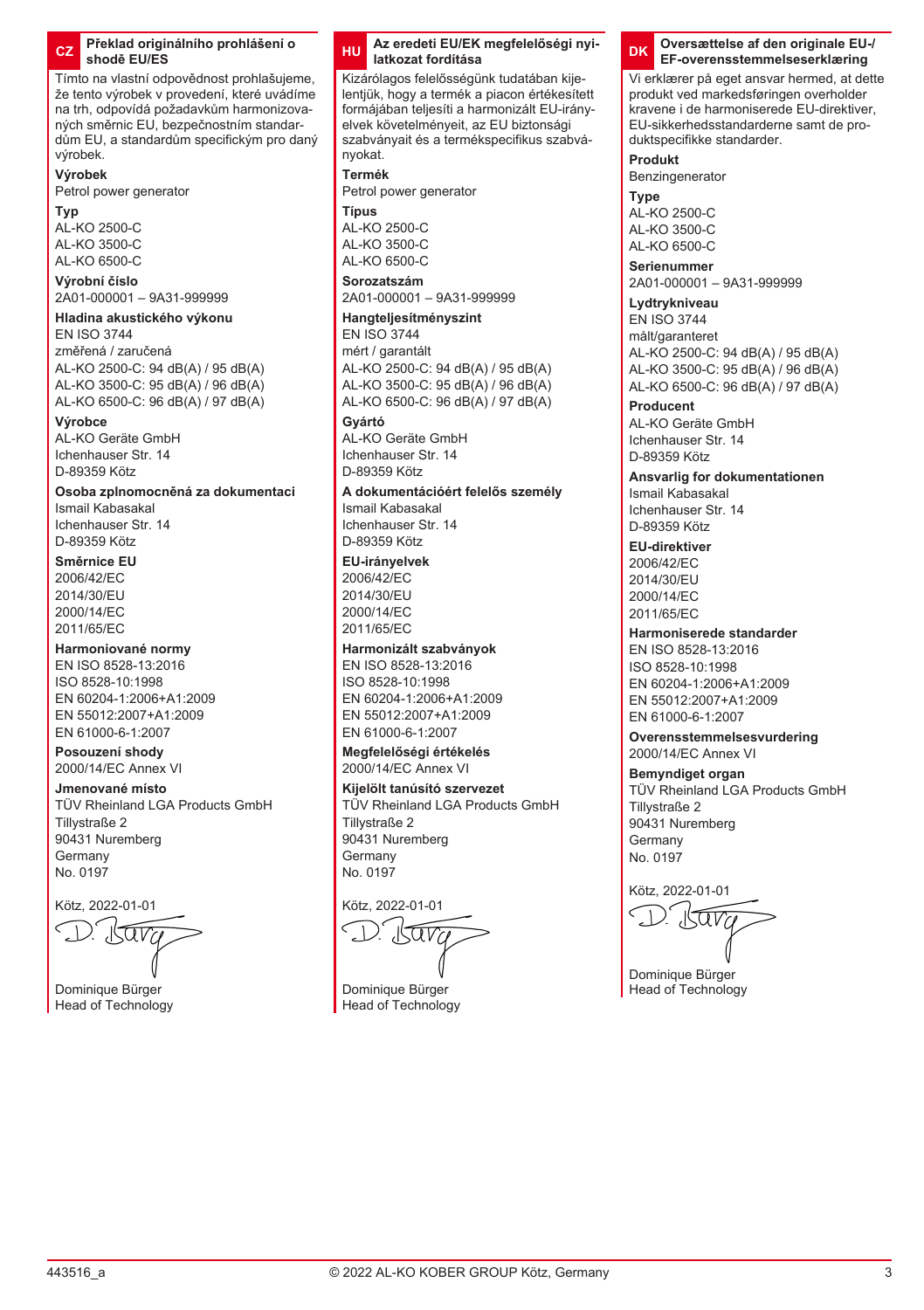#### **SE Översättning av original EU-/EG-försäkran om överensstämmelse**

Vi förklarar härmed på eget ansvar att denna produkt i den form som den säljs på marknaden uppfyller kraven i de harmoniserade EUdirektiven, EU- säkerhetsstandarderna samt de produktspecifika standarderna.

### **Produkt**

Bensindriven elgenerator

**Typ** AL-KO 2500-C AL-KO 3500-C

### AL-KO 6500-C **Serienummer**

2A01-000001 – 9A31-999999

## **Ljudnivå**

EN ISO 3744 uppmätt/garanterad AL-KO 2500-C: 94 dB(A) / 95 dB(A) AL-KO 3500-C: 95 dB(A) / 96 dB(A) AL-KO 6500-C: 96 dB(A) / 97 dB(A)

### **Tillverkare**

AL-KO Geräte GmbH Ichenhauser Str. 14 D-89359 Kötz

## **Befullmäktigad för dokumentation**

Ismail Kabasakal Ichenhauser Str. 14 D-89359 Kötz

## **EU-direktiv**

2006/42/EC 2014/30/EU 2000/14/EC 2011/65/EC

## **Harmoniserade standarder**

EN ISO 8528-13:2016 ISO 8528-10:1998 EN 60204-1:2006+A1:2009 EN 55012:2007+A1:2009 EN 61000-6-1:2007

#### **Bedömning av överensstämmelse** 2000/14/EC Annex VI

**Anmält organ** TÜV Rheinland LGA Products GmbH Tillystraße 2 90431 Nuremberg Germany

No. 0197

Kötz, 2022-01-01

Dominique Bürger Head of Technology

### **NO Oversettelse av original EU-/ECsamsvarserklæring**

Herved erklærer vi med eneansvar at dette produktet, i denne utførelsen, er i samsvar med kravene i EU-direktivene, EU-sikkerhetsstandardene og de produktspesifikke standardene.

## **Produkt**

Bensindrevet aggregat **Type**

AL-KO 2500-C AL-KO 3500-C AL-KO 6500-C

## **Serienummer**

2A01-000001 – 9A31-999999 **Lydeffektnivå**

# EN ISO 3744

målt / garantert AL-KO 2500-C: 94 dB(A) / 95 dB(A) AL-KO 3500-C: 95 dB(A) / 96 dB(A) AL-KO 6500-C: 96 dB(A) / 97 dB(A)

## **Produsent**

AL-KO Geräte GmbH Ichenhauser Str. 14 D-89359 Kötz

## **Dokumentasjonsfullmektig**

Ismail Kabasakal Ichenhauser Str. 14 D-89359 Kötz

#### **EU-direktiver** 2006/42/EC

2014/30/EU 2000/14/EC 2011/65/EC

## **Harmoniserte standarder**

EN ISO 8528-13:2016 ISO 8528-10:1998 EN 60204-1:2006+A1:2009 EN 55012:2007+A1:2009 EN 61000-6-1:2007

#### **Samsvarsvurdering** 2000/14/EC Annex VI

**Teknisk kontrollorgan** TÜV Rheinland LGA Products GmbH Tillystraße 2 90431 Nuremberg Germany No. 0197

Kötz, 2022-01-01

Dominique Bürger Head of Technology

### **FI Alkuperäisen EU-/EY-vaatimustenmukaisuusvakuutuksen käännös**

Vakuutamme täten yksinomaisella vastuulla, että tämä tuote täyttää markkinoille tuodussa muodossaan yhdenmukaistettujen EU-direktiivien, EU-turvallisuusstandardien ja tuotekohtaisten standardien vaatimukset.

## **Tuote**

Bensiinikäyttöinen aggregaatti

**Tyyppi** AL-KO 2500-C AL-KO 3500-C AL-KO 6500-C

**Sarjanumero** 2A01-000001 – 9A31-999999

## **Äänitehotaso**

EN ISO 3744 mitattu/taattu AL-KO 2500-C: 94 dB(A) / 95 dB(A) AL-KO 3500-C: 95 dB(A) / 96 dB(A) AL-KO 6500-C: 96 dB(A) / 97 dB(A)

## **Valmistaja** AL-KO Geräte GmbH

Ichenhauser Str. 14 D-89359 Kötz

#### **Asiakirjojen kokoamiseen valtuutettu henkilö**

Ismail Kabasakal Ichenhauser Str. 14 D-89359 Kötz

## **EU-direktiivit**

2006/42/EC 2014/30/EU 2000/14/EC 2011/65/EC

## **Yhdenmukaistetut standardit**

EN ISO 8528-13:2016 ISO 8528-10:1998 EN 60204-1:2006+A1:2009 EN 55012:2007+A1:2009 EN 61000-6-1:2007

#### **Vaatimustenmukaisuuden arviointi** 2000/14/EC Annex VI

**Ilmoitettu laitos** TÜV Rheinland LGA Products GmbH Tillystraße 2 90431 Nuremberg Germany No. 0197

Kötz, 2022-01-01

Dominique Bürger Head of Technology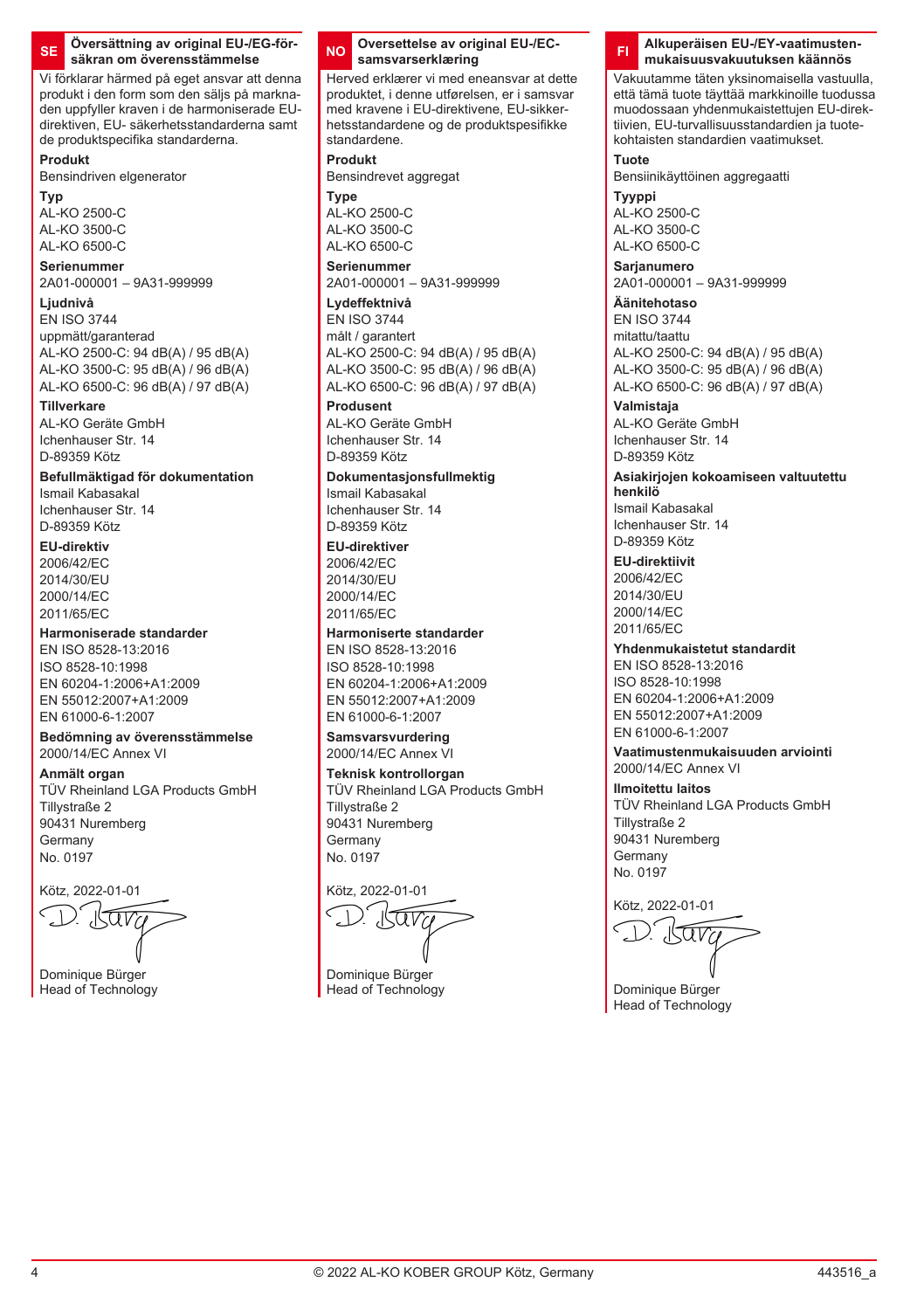### **SK Preklad originálu EÚ/ES vyhlásenia o zhode**

Týmto vyhlasujeme na výhradnú vlastnú zodpovednosť, že tento produkt vo forme, v akej sa predáva na trhu, spĺňa podmienky harmonizovaných smerníc EÚ, bezpečnostných štandardov EÚ a štandardov špecifických pre produkt.

## **Výrobok**

Petrol power generator

#### **Typ**

AL-KO 2500-C AL-KO 3500-C  $AD-KO$  6500-C

## **Sériové číslo**

2A01-000001 – 9A31-999999

## **Hladina akustického výkonu**

EN ISO 3744 nameraný/garantovaný AL-KO 2500-C: 94 dB(A) / 95 dB(A) AL-KO 3500-C: 95 dB(A) / 96 dB(A) AL-KO 6500-C: 96 dB(A) / 97 dB(A)

#### **Výrobca**

AL-KO Geräte GmbH Ichenhauser Str. 14 D-89359 Kötz

## **Dokumentácia - oprávnená osoba**

Ismail Kabasakal Ichenhauser Str. 14 D-89359 Kötz

## **Smernice EÚ**

2006/42/EC 2014/30/EU 2000/14/EC 2011/65/EC

## **Harmonizované normy**

EN ISO 8528-13:2016 ISO 8528-10:1998 EN 60204-1:2006+A1:2009 EN 55012:2007+A1:2009 EN 61000-6-1:2007

#### **Posúdenie zhody** 2000/14/EC Annex VI

## **Notifikovaná osoba**

TÜV Rheinland LGA Products GmbH Tillystraße 2 90431 Nuremberg Germany No. 0197

Kötz, 2022-01-01

Dominique Bürger Head of Technology

### **SI Prevod originalne izjave EU/ES o skladnosti**

S polno odgovornostio s to izjavo potriujemo, da izdelek v obliki, ki se prodaja na trgu, ustreza zahtevam usklajenih direktiv EU, varnostnih standardov EU in specifičnih standardov, ki veljajo za ta izdelek.

### **Izdelek**

Petrol power generator

**Tip** AL-KO 2500-C AL-KO 3500-C AL-KO 6500-C

**Serijska številka** 2A01-000001 – 9A31-999999

**Raven zvočne moči**

#### EN ISO 3744 izmerjena/zagotovljena AL-KO 2500-C: 94 dB(A) / 95 dB(A) AL-KO 3500-C: 95 dB(A) / 96 dB(A) AL-KO 6500-C: 96 dB(A) / 97 dB(A)

### **Proizvajalec**

AL-KO Geräte GmbH Ichenhauser Str. 14 D-89359 Kötz

**Oseba, odgovorna za pripravo dokumentacije** Ismail Kabasakal

Ichenhauser Str. 14 D-89359 Kötz

### **Direktive EU**

2006/42/EC 2014/30/EU 2000/14/EC 2011/65/EC

## **Usklajeni standardi**

EN ISO 8528-13:2016 ISO 8528-10:1998 EN 60204-1:2006+A1:2009 EN 55012:2007+A1:2009 EN 61000-6-1:2007

## **Ugotavljanje skladnosti**

2000/14/EC Annex VI

### **Priglašeni organ** TÜV Rheinland LGA Products GmbH Tillystraße 2 90431 Nuremberg Germany

No. 0197

## Kötz, 2022-01-01

Dominique Bürger Head of Technology

### **HR Prijevod originalne EU/EZ izjave o sukladnosti**

Uz potpunu odgovornost, ovime izjavljujemo da ovaj proizvod u obliku u kojem je zastupljen na tržištu ispunjava zahtjeve harmoniziranih EU-direktiva, sigurnosne standarde EU-a i standarde specifične za proizvod.

### **Proizvod**

Petrol power generator

**Tip** AL-KO 2500-C AL-KO 3500-C AL-KO 6500-C

**Serijski broj** 2A01-000001 – 9A31-999999

#### **Razina zvučne snage** EN ISO 3744

mjereno/zajamčeno AL-KO 2500-C: 94 dB(A) / 95 dB(A) AL-KO 3500-C: 95 dB(A) / 96 dB(A) AL-KO 6500-C: 96 dB(A) / 97 dB(A)

### **Proizvođač**

AL-KO Geräte GmbH Ichenhauser Str. 14 D-89359 Kötz

**Opunomoćenik za dokumentaciju** Ismail Kabasakal Ichenhauser Str. 14 D-89359 Kötz

#### **Direktive EU-a** 2006/42/EC 2014/30/EU 2000/14/EC 2011/65/EC

## **Usklađene norme**

EN ISO 8528-13:2016 ISO 8528-10:1998 EN 60204-1:2006+A1:2009 EN 55012:2007+A1:2009 EN 61000-6-1:2007

**Ocjena sukladnosti** 2000/14/EC Annex VI

#### **Nadležna ustanova** TÜV Rheinland LGA Products GmbH Tillystraße 2 90431 Nuremberg Germany No. 0197

Dominique Bürger Head of Technology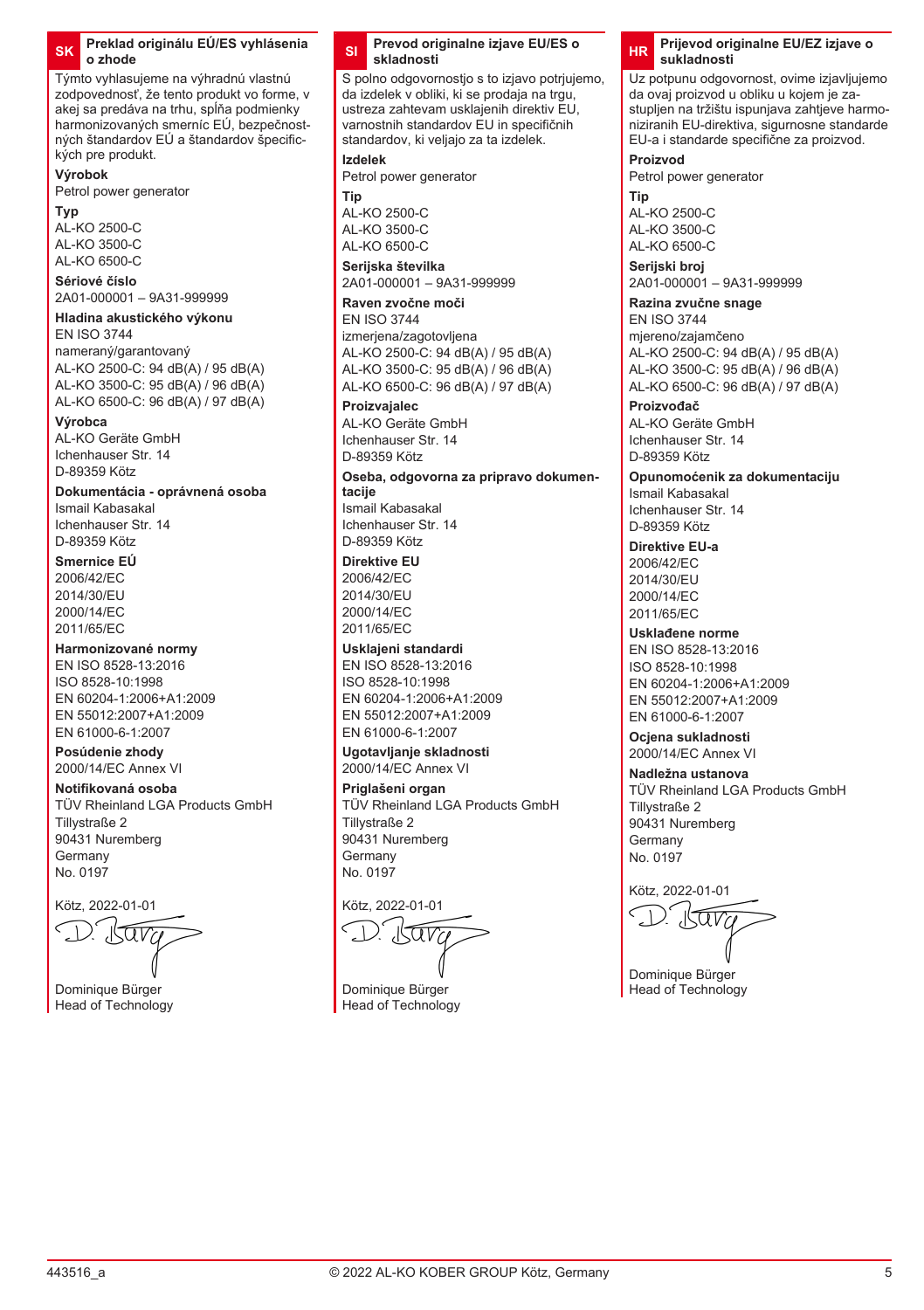### **EE Algupärase EL/EÜ vastavusdeklaratsiooni tõlge**

Kinnitame käesolevaga, et see toode täidab turul levitataval kujul ühtlustatud ELi direktiivide, ELi ohutusstandardite ja tootepõhiste standardite nõudeid.

#### **Toode**

Petrol power generator

**Tüüp**

AL-KO 2500-C AL-KO 3500-C AL-KO 6500-C

## **Seerianumber**

2A01-000001 – 9A31-999999

#### **Müravõimsuse tase** EN ISO 3744

mõõdetud/garanteeritud

AL-KO 2500-C: 94 dB(A) / 95 dB(A) AL-KO 3500-C: 95 dB(A) / 96 dB(A) AL-KO 6500-C: 96 dB(A) / 97 dB(A)

## **Tootja**

AL-KO Geräte GmbH Ichenhauser Str. 14 D-89359 Kötz

## **Dokumentatsiooni eest vastutav isik**

Ismail Kabasakal Ichenhauser Str. 14 D-89359 Kötz

## **ELi direktiivid**

2006/42/EC 2014/30/EU 2000/14/EC 2011/65/EC

## **Harmoneeritud standardid**

EN ISO 8528-13:2016 ISO 8528-10:1998 EN 60204-1:2006+A1:2009 EN 55012:2007+A1:2009 EN 61000-6-1:2007

#### **Vastavushinnang** 2000/14/EC Annex VI

**Teavitatud asutus**

TÜV Rheinland LGA Products GmbH Tillystraße 2 90431 Nuremberg Germany No. 0197

Kötz, 2022-01-01

Dominique Bürger Head of Technology

### **LT Originalios ES/EB atitikties deklaracijos vertimas**

Šiuo prisiimdami sau atsakomybę deklaruojame, kad šis rinkai pateiktos formos gaminys atitinka darniųjų ES direktyvų, ES saugos standartų ir gaminiui taikomų standartų reikalavimus.

#### **Gaminys**

Petrol power generator **Tipas**

AL-KO 2500-C AL-KO 3500-C AL-KO 6500-C

### **Serijos numeris** 2A01-000001 – 9A31-999999

**Garso galios lygis**

EN ISO 3744 išmatuotas / garantuotasis AL-KO 2500-C: 94 dB(A) / 95 dB(A) AL-KO 3500-C: 95 dB(A) / 96 dB(A) AL-KO 6500-C: 96 dB(A) / 97 dB(A)

### **Gamintojas**

AL-KO Geräte GmbH Ichenhauser Str. 14 D-89359 Kötz

#### **Už dokumentaciją atsakingas asmuo** Ismail Kabasakal Ichenhauser Str. 14 D-89359 Kötz

**ES direktyvos** 2006/42/EC 2014/30/EU 2000/14/EC

2011/65/EC **Darnieji standartai**

#### EN ISO 8528-13:2016 ISO 8528-10:1998

EN 60204-1:2006+A1:2009 EN 55012:2007+A1:2009 EN 61000-6-1:2007

#### **Atitikties vertinimas** 2000/14/EC Annex VI

**Notifikuotoji įstaiga** TÜV Rheinland LGA Products GmbH Tillystraße 2 90431 Nuremberg Germany No. 0197

Kötz, 2022-01-01

Dominique Bürger Head of Technology



Ar šo mēs ar pilnu atbildību paziņojam, ka mūsu piegādātā produkta konstrukcija atbilst saskaņoto ES direktīvu prasībām, ES drošības standartiem un produkta specifiskiem standartiem.

### **Produkts**

Petrol power generator

**Tips** AL-KO 2500-C AL-KO 3500-C AL-KO 6500-C

**Sērijas numurs** 2A01-000001 – 9A31-999999

## **Skaņas jaudas līmenis**

EN ISO 3744 izmērītais/garantētais AL-KO 2500-C: 94 dB(A) / 95 dB(A) AL-KO 3500-C: 95 dB(A) / 96 dB(A) AL-KO 6500-C: 96 dB(A) / 97 dB(A)

#### **Ražotājs** AL-KO Geräte GmbH Ichenhauser Str. 14 D-89359 Kötz

**Pilnvarotais pārstāvis par dokumentāciju** Ismail Kabasakal Ichenhauser Str. 14 D-89359 Kötz

## **ES direktīvas**

2006/42/EC 2014/30/EU 2000/14/EC 2011/65/EC

## **Saskaņotie standarti**

EN ISO 8528-13:2016 ISO 8528-10:1998 EN 60204-1:2006+A1:2009 EN 55012:2007+A1:2009 EN 61000-6-1:2007

#### **Atbilstības novērtējums** 2000/14/EC Annex VI

**Pilnvarotā iestāde** TÜV Rheinland LGA Products GmbH Tillystraße 2 90431 Nuremberg **Germany** No. 0197

ara

Dominique Bürger Head of Technology